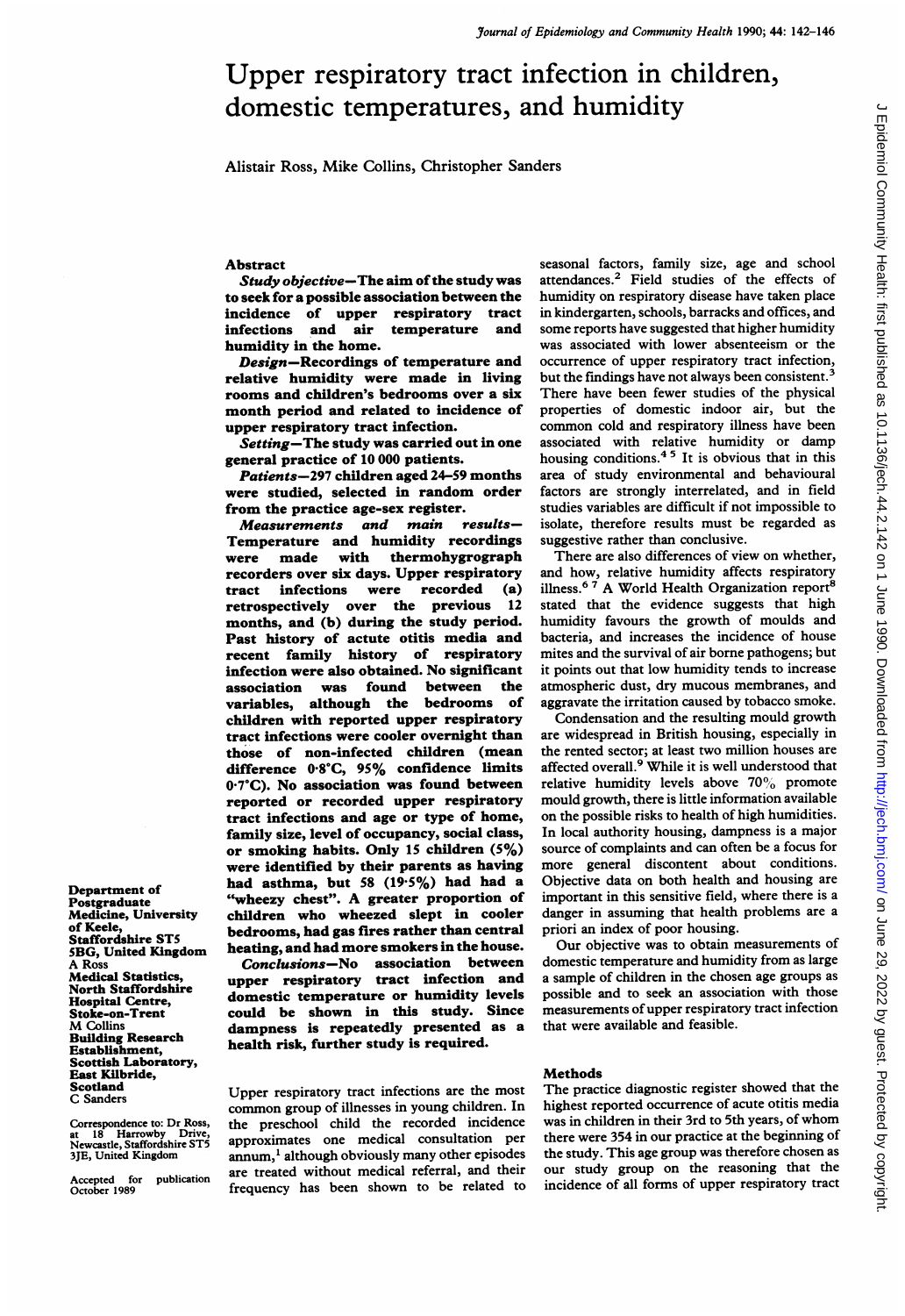infection would also be high in these children. The study period was from December 1984 to May 1985 inclusive. Before the project began <sup>a</sup> letter was sent to the parents of the study children explaining the aims of the study and inviting their cooperation.

A diagnosis of upper respiratory tract infection was accepted where the parent reported or the file recorded an episode of one or more of the following: cold; coryza; cough; sore throat; tonsillitis; pharyngitis; acute otitis media; tracheitis. A recorded episode of acute otitis media was accepted from the findings of entries such as AOM (acute otitis media), OM (otitis media), ASOM (acute suppurative otitis media), inflamed TM (tympanic membrane). The entries recorded as positive were invariably associated with the prescribing of an antibiotic.

Forty thermohygrographs were borrowed from the Building Research Establishment Scottish Laboratory, East Kilbride. These instruments record temperature from a bimetallic strip, and relative humidity from the extension ofa hair, on a chart mounted on a drum which rotates over seven days.'0 When calibrated regularly with an aspirated psychrometer,<sup>11</sup> temperatures are accurate to within  $\pm$  0.5°C and relative humidities to within  $\pm 2^{\circ}$ .

Starting in December 1984, two instruments were installed in four houses each day, Monday to Friday, and collected one week later, by one of two research assistants. The order of visits was randomly chosen from the age-sex register by computer. The machines were placed in the living room and child's bedroom approximately one metre from the floor in a position to sample average room conditions, avoiding as much as possible direct sun, draughts or other influences. The calibration of each machine was checked with an aspirated psychrometer at the start of the study and at the end of each home measurement, and corrections made where necessary. A continuous record of temperature and relative humidity over six full days was thus obtained from each room.

During May and June repeat visits were made to 58 homes selected at random, to compare internal conditions in a different season, and to enable us to confirm the reliability of the questionnaire.

The completed charts were sent in monthly batches to the Building Research Establishment where they were digitised with a graphics tablet and microcomputer. Standard equations<sup>11</sup> were used to calculate hourly values of temperature and vapour pressure for subsequent analysis.

A questionnaire (28 questions), adapted from that used by Melia,<sup>5</sup> was completed by the research assistant at interview with the parent or guardian when the thermohygrograph was being either installed or collected. The questionnaire obtained information on the age and type of house and period of stay there; the forms of cooking and heating used in the home; methods of ventilation used; room occupation, sleeping habits and conditions; and other social factors including smoking habits of the occupants, employment state and social class.

Outside temperatures and relative humidities were recorded using thermohygrographs in a supplementary meteorological station approximately 300 metres from the practice surgery. These were calibrated with readings from an official Class 2 Meteorological station at the University of Keele, some five kilometres distant.

Besides heating and other occupancy factors, the environmental conditions within houses depend on the outside climate. To allow comparison of conditions within houses visited at different stages of the winter, regression equations were calculated between the inside and outside temperatures and vapour pressure.<sup>12</sup> These were used to correct the inside conditions to the mean outside conditions for the winter.

Four elements of clinical information were collected:

- (1) At the first home visit, when the thermohygrographs were installed, the parent or guardian was interviewed, and a short questionnaire was completed by the interviewer, providing information on any upper respiratory tract infection occurring in any members of the family during the preceding week. (Specific questions were asked about the occurrence of a cold, flu, sore throat or tonsillitis, ear ache or ear discharge, pharyngitis, croup, sinusitis and tracheitis.) A second identical questionnaire was completed one week later when the machine was collected, giving us reported information for a two week period, one week before and one week during recording. To distinguish this information from that obtained from the medical records, these data are categorised as "Reported URTI".
- (2) Information was also collected during the visit on whether, in the previous 12 months, the study child had a "usual cough", had been wheezy or had had an attack of asthma<br>or bronchitis ("Reported respiratory or bronchitis ("Reported respiratory symptoms").
- (3) The number of times each child had been seen or treated by <sup>a</sup> doctor for upper respiratory tract infection during the study period ("Recorded URTI") was obtained by a search of the medical records.
- (4) The number of times the child was reported to have had acute otitis media since birth ("Recorded AOM") was also obtained from the records.

Statistical analysis was performed to investigate any relationships between the clinical and environmental data. Analyses were by the appropriate independent t or  $\chi^2$  test, and Kappa statistics<sup>13</sup> were used for assessing concordance.

#### Results

From the 354 children on the practice list at the beginning of the study, 14 families refused to take part, and 43 children had either moved away or could not be contacted or visited during the hours available to us. The remaining 297 were randomly visited over the study period (157 females and 140 males) with a mean age of  $4 (SD 0.9)$  years.

## SOCIODEMOGRAPH CHARACTERISTICS

Two hundred and two children  $(66°_0)$  lived in semi-detached houses, 79 (26.6".) in terraced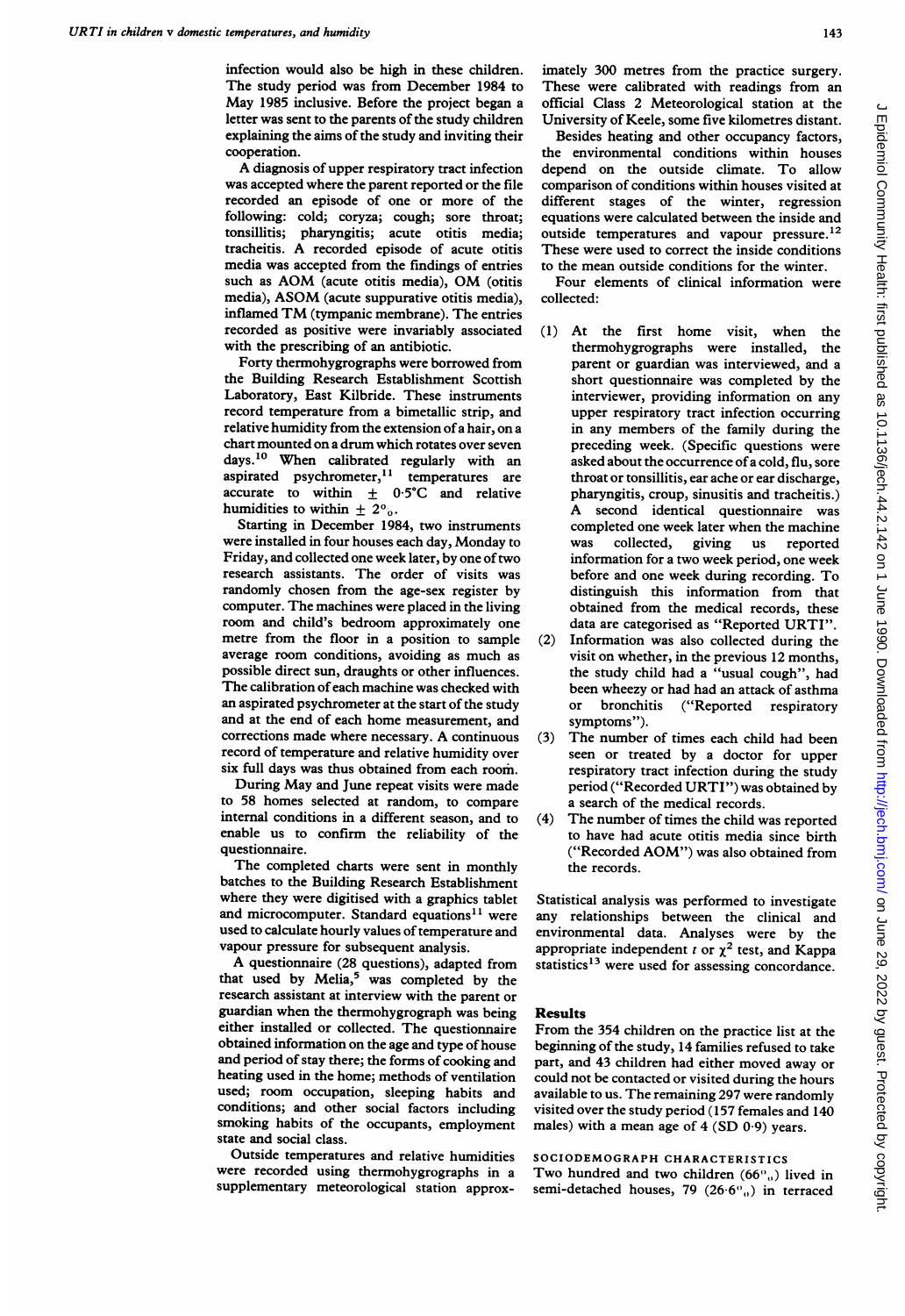houses, and 15 (5.1%) in detached houses. Twenty-six per cent of the houses were built pre-1914, 53% between the wars and  $20\%$  post-1945. Two hundred and seventeen families  $(73.1\%)$  cooked with gas; 214 (72.1%) had central heating; and 66 (22 $2\frac{9}{0}$ ) mainly used gas fires for heating; 204 children  $(68.7\%)$  had a central heating radiator in their bedroom, while 59  $(19.9\%)$  had no bedroom heating. One hundred and forty children  $(47.1\%)$  had their own bedroom, 135 (45.5%) shared with one sibling, 21  $(7.1\%)$  with two and one  $(0.3\%)$  with three. Sixteen  $(5.4\%)$  had only one parent living with them in the home. Of the remaining 281 children 18 (6.1%) had three adults in the house, three  $(1.0\%)$  had four, and two  $(0.6\%)$  had five.

One hundred and eight households  $(63.3\%)$ reported themselves as non-smokers; 65 (21.9%) had one smoker (five cigarettes smoked in the home per day);  $42(14.1\%)$  had two smokers; and two homes had four smokers.

Table <sup>I</sup> shows the social class distribution of our families compared with the figures for North Staffordshire from the Office of Population Censuses and Surveys. No association was found between social class and any of the clinical variables or the environmental variables, eg, smoking, levels of occupancy of house or

Table I Social class distribution of the study sample (n = 297) compared with that for Stoke-on- Trent

| <b>Class</b> | n   | $^{(1)}$<br>o | <b>OPCS</b><br>Stoke-on-Trent<br>0 <sup>2</sup><br>$\Omega$ |
|--------------|-----|---------------|-------------------------------------------------------------|
|              | 26  | 8.7           | 3.5                                                         |
|              | 83  | 28            | 18.5                                                        |
| ш            | 153 | 51.5          | 55.9                                                        |
|              | 24  | 8-1           | 15.9                                                        |
|              |     | 3.7           | 6.2                                                         |

<sup>a</sup> Source: Office of Population Censuses and Surveys, Occupational Mortality 1970-1972 (unpublished files)

Table II Comparison of bedroom and living room temperatures and relative humidities for children with and without reported upper respiratory tract infection (UR TI), recorded URTI, and recorded acute otitis media (AOM)

|                                            | Reported URTI |                       | Recorded URTI                                    |                       | Recorded AOM |                       |
|--------------------------------------------|---------------|-----------------------|--------------------------------------------------|-----------------------|--------------|-----------------------|
|                                            | $\ddot{}$     |                       | ┿                                                |                       | $+$          |                       |
|                                            |               |                       | Mean living room temperature °C                  |                       |              |                       |
| Mean                                       | $16 - 5$      | 16.7                  | 16.6                                             | $16-8$                | $16 - 7$     | $16-7$                |
| SD                                         | 2.5           | 2.5                   | 2.6                                              | 2.5                   | 2.6          | 2.6                   |
| n                                          | 182           | 111                   | 194                                              | 99                    | 83           | 197                   |
|                                            |               | $t_{291} = 0.80, NS$  |                                                  | $t_{291} = 0.72, NS$  |              | $t_{278} = 0.06$ , NS |
| Mean difference<br>$(95^\circ, \text{CI})$ |               | $-0.2(0.6)$           |                                                  | $-0.2(0.6)$           | 0(0.7)       |                       |
|                                            |               |                       | Mean bedroom temperature °C                      |                       |              |                       |
| Mean                                       | 14.1          | $14 - 4$              | 14.0                                             | 14.7                  | 14.3         | 14.2                  |
| <b>SD</b>                                  | 3.2           | $3-0$                 | 3.2                                              | 3.0                   | 2.9          | 3.2                   |
| n                                          | 177           | 106                   | 189                                              | 94                    | 79           | 191                   |
|                                            |               | $t_{281} = 0.66$ , NS |                                                  | $t_{281} = 1.77, NS$  |              | $t_{268} = 0.09$ , NS |
| Mean difference<br>$(95^\circ, \text{CI})$ |               | $-0.3(0.8)$           |                                                  | $-0.7(0.8)$           | 0.1(0.8)     |                       |
|                                            |               |                       | Mean living room relative humidity $\sigma_o$    |                       |              |                       |
| Mean                                       | 50.0          | $50-1$                | $50-6$                                           | 49.1                  | 50.2         | $50-0$                |
| SD                                         | 8·1           | 8.2                   | 8.3                                              | $7-7$                 | 8.4          | 8·1                   |
| $\mathbf n$                                | 179           | 108                   | 191                                              | 96                    | 81           | 195                   |
|                                            |               | $t_{285} = 0.05$ , NS |                                                  | $t_{285} = 1.46$ , NS |              | $t_{274} = 0.13$ , NS |
| Mean difference<br>$(95^\circ, \text{CI})$ | 0.1(2.0)      |                       | 1.5(2.0)                                         |                       | 0.2(0.9)     |                       |
|                                            |               |                       | Mean bedroom relative humidity $\sigma_{\alpha}$ |                       |              |                       |
| Mean                                       | 58∙1          | 57.6                  | 58.6                                             | $56 - 4$              | 57.9         | 57.9                  |
| SD                                         | 10.5          | 10 <sub>1</sub>       | $10-6$                                           | 9.8                   | $10-0$       | $10-5$                |
| n                                          | 172           | 104                   | 184                                              | 92                    | 77           | 187                   |
|                                            |               | $t_{274} = 0.38$ , NS |                                                  | $t_{274} = 1.69$ , NS |              | $t_{262} = 0.02$ , NS |
| Mean difference<br>$(95^\circ, \text{CI})$ | 0.5(2.6)      |                       | 2.2(2.6)                                         |                       | 0(2.8)       |                       |

 $CI = confidence$  interval

bedroom, and the presence and forms of house heating.

Repeat visits were made during May and June to 58 houses. Analysis of the duplicate readings using the Kappa statistic revealed that the questionnaire was consistently completed by parents. (The Kappa value may vary from  $-1$  for total disagreement, to  $+1$  for total agreement: a Kappa value of zero indicates chance agreement only.) In the reported incidence of wheezing, smoking, and type of house heating the concordances on the Kappa statistics were 0-48, 0.78 and 0.6 respectively.

## CLINICAL DATA

Three measures of the children's health have been investigated in more detail: (1) attacks of upper respiratory tract infection reported on the questionnaire survey-"reported URTI"; (2) attacks of upper respiratory tract infection recorded in the child's medical records- "recorded URTI"; and (3) attacks of actute otitis media recorded in the medical records-"recorded AOM". The mean living room and bedroom temperatures and humidities recorded in the houses of the children with and without these conditions are shown in table II. It can be seen that there are no significant differences for any of the variables between any of the groups. The individual indices of health are discussed below.

### REPORTED UPPER RESPIRATORY TRACT INFECTION

One hundred and eighty six children  $(62.6\%)$  had at least one upper respiratory tract infection in the two week period, of whom 34  $(11.4\%)$  were seen by a doctor. Although there are no significant differences in the mean conditions shown in table II, when compared with the 11  $(34.7\%)$  children in the group without upper respiratory tract infection, the bedrooms of the children with upper respiratory tract infections tended to be cooler overnight (mean daily adjusted minimum temperature  $t_{281} = 2.30, p < 0.05$ ; mean difference =  $0.8^{\circ}C$ ,  $95\%$  confidence interval 07'C) and consequently to have <sup>a</sup> higher adjusted maximum relative humidity  $(t_{274} = 2.65)$ , p < 0.001; mean difference =  $4.6\%$ , 95% CI 3.4). No association was found between the cooler bedrooms and social class.

# REPORTED RESPIRATORY SYMPTOMS

No association was found between environmental factors and the reporting of "usual cough", attacks of asthma, or bronchitis. Only 15 children were identified by parents as having had asthma in the previous 12 months, but 58  $(19.5\degree)$  were identified as having had <sup>a</sup> "wheezy chest" at some time. An analysis comparing these 58 children with the remaining 239 non-wheezers showed that <sup>a</sup> greater proportion of children who wheezed had gas fires rather than central heating as the main form of heating in the home; children with radiators in their bedrooms were more likely to be non-wheezers; households of wheezing children also tended to have more smokers of at least five cigarettes per day in the home; and wheezers slept in bedrooms with a higher relative humidity which our data showed was due to lower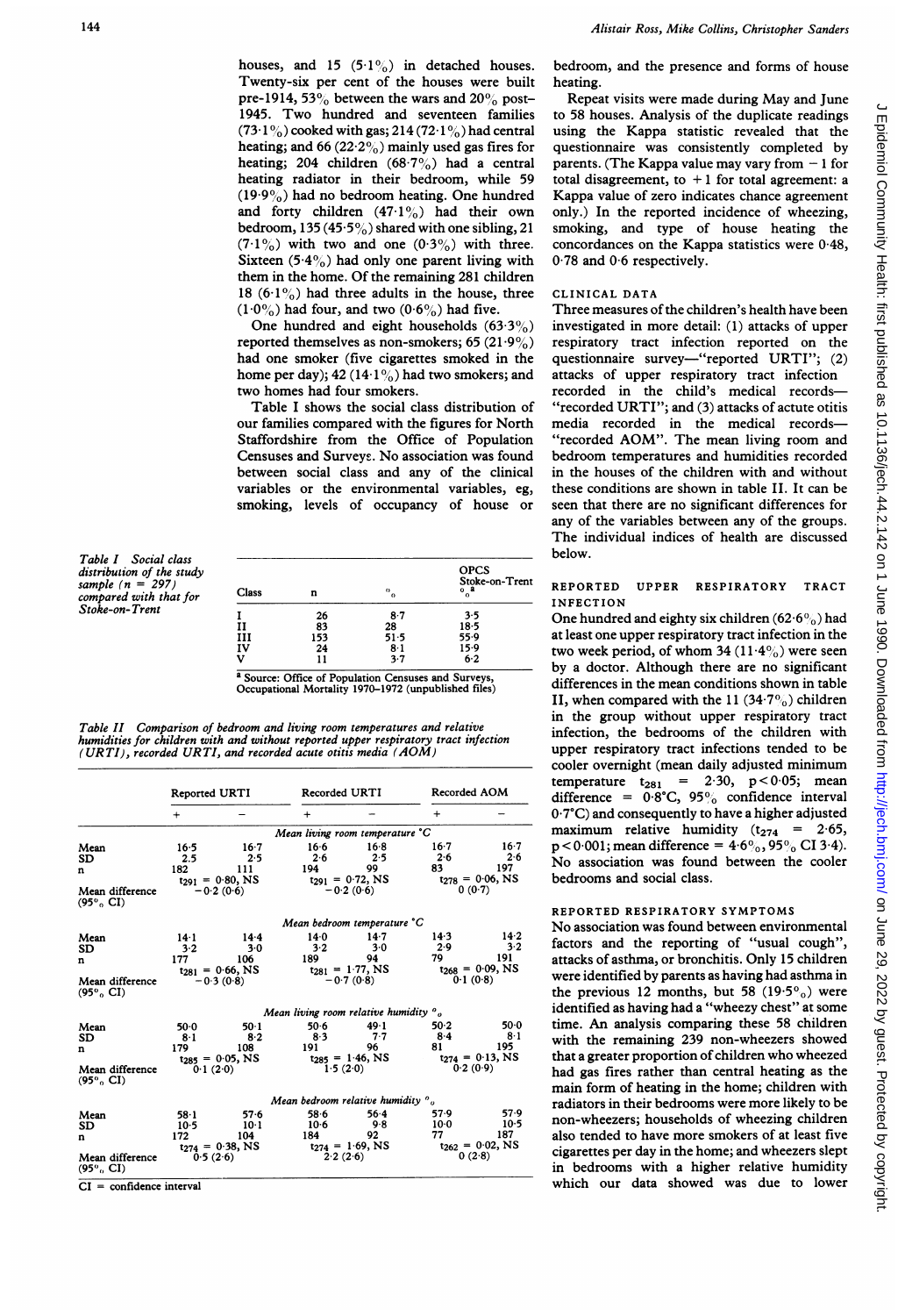Table III Comparison of "wheezers" and "non-wheezers" by the presence/absence of gas fire or central heating or central heating radiator in child's bedroom; by parents' smoking habits; and by relative humidity of bedroom

|                                                                        | Non-<br>wheezers | Wheezers |
|------------------------------------------------------------------------|------------------|----------|
| Gas fire                                                               | 46               | 20       |
| Central heating (CH)<br>$[\lambda^2 (1) = 7.23, p < 0.01]$             | 181              | 33       |
| C.H. radiators in bedroom                                              | 171              | 33       |
| No C H radiators<br>$[\lambda^2 (1) = 4.65, p < 0.05]$                 | 68               | 25       |
| Non-smokers                                                            | 160              | 28       |
| $\ge 5$ cigs/day (+)<br>$\sqrt{12}$ (1) = 7.00, p < 0.01]              | 79               | 30       |
| Adjusted relative humidity<br>$\leq 70\%$<br>Adjusted relative humdity | 199              | 39       |
| $> 70\%$<br>$\left[\lambda^2(1)\right] = 6.80, p < 0.01$               | 25               | 13       |

temperatures, not to higher vapour pressures. There was no association between social class and cigarette smoking or any of the respiratory symptoms.

### RECORDED UPPER RESPIRATORY TRACT INFECTION

The search found that 198 children (66-7%) had received medical attention for an upper respiratory tract infection during the study period. No association was found in this group with domestic temperature/humidity or social factors when compared with the remaining children.

# RECORDED ACUTE OTITIS MEDIA

Table IV shows the distribution of the number of attacks of acute otits media among the children, of whom  $127 (42.8\%)$  were identified as having had no attacks of otitis media during their lifetime. On comparing the temperature/humidity and sociodemographic data of this group with the remainder, no important differences were found. Similarly no important differences were found when comparing those children who had had two or more attacks of actute otitis media with the remainder.

#### Discussion

In terms of measurement of domestic temperature and humidity, our study was feasible because we were able to record simultaneous measurements of extemal temperature and humidity. Our sample of 144 hours gave readings (mean, maximum and minimum) which could be corrected to reflect the ambience of that house throughout the study period. The question arises whether the results of a six day recording period can be extrapolated to cover the winter season. It

Table IV Number of acute otitis media (AOM) attacks in the study sample  $(n = 297)$ 

| No of attacks<br>of AOM  | No of<br>children         |                                          |
|--------------------------|---------------------------|------------------------------------------|
| 0                        | 127                       |                                          |
| 1<br>2345<br>6<br>7<br>8 | 73<br>37<br>25<br>10<br>3 | 156 (55 $\cdot$ 1 $\cdot$ <sub>0</sub> ) |
| $Minima$ rained $-14$    |                           |                                          |

Missing values = <sup>14</sup>

is the accepted wisdom among building research scientists that this methodology is acceptable, though published evidence is difficult to find. Continuous thermohygrograph recordings from five homes over a four month period in a similar survey in Edinburgh confirm that homes tend to retain their humidity ranking over a wide range of winter weather conditions, and that adjustments of internal measurements for external conditions are valid and reproducible.<sup>14</sup>

Access to private homes has not been easily available to research workers and there is a limited amount of data in this area. It is therefore relevant that we found surprisingly little variation in terms of temperature and humidity between different ages and types of houses (semidetached, terraced, and detached) and between families of different social class within our sample, and the vast majority of homes fell within the normal ranges of temperature and humidity. We cannot claim that<br>the housing sample described here is housing sample described here representative of the country as a whole, and social classes IV and V were moderately<br>underrepresented in our study group. underrepresented in our study group. Nevertheless it was surprising that we showed no correlation between smoking and social class.

Obtaining accurate and adequate information on the incidence of upper respiratory infection is difficult. A health diary might have supplied more information, but we decided this was asking too much from a young mother, and it would have presented us with greater problems of accuracy, sustainment, monitoring and funding. Self diagnostic levels of upper respiratory tract infection are notoriously variable in different people, but a two week period was likely to be reasonably accurate in terms of memory recall and our results showed an acceptable degree of reliability in responses.

Our definitions of upper respiratory tract infection were arbitrary, and while we attempted to identify the wheezing child we accept that in practice some children with recurrent upper respiratory infections, especially in the younger age groups, have asthma.

Nearly two thirds of the children were reported as having an upper respiratory infection during the two week recording period, which seems a surprisingly high figure. The bedrooms of these children were cooler than those of the group without upper respiratory infection but this temperature difference was small and only a little greater than the accuracy of the thermohygrograph ( $\pm$  0.5°C). While the results of our measurements were not uniformly consistent, our findings that a greater proportion of the homes of children who wheezed had gas fires rather than central heating, that nonwheezers tended to have radiators in their bedrooms, and that wheezers slept in the bedrooms that tended to be cooler ( $t_{180} = 1.89$ , p = 0.060; mean difference =  $0.9^{\circ}$ C,  $95^{\circ}$ <sub>0</sub> CI 1.04)<br>together suggest that cooler bedroom suggest that cooler bedroom temperatures may be a relevant factor in wheezing in children.

While there is a considerable amount of work published on the health effects and sources of indoor air pollution, <sup>15 16</sup> there are surprisingly few publications on the physical qualities of domestic indoor environment and its relationship